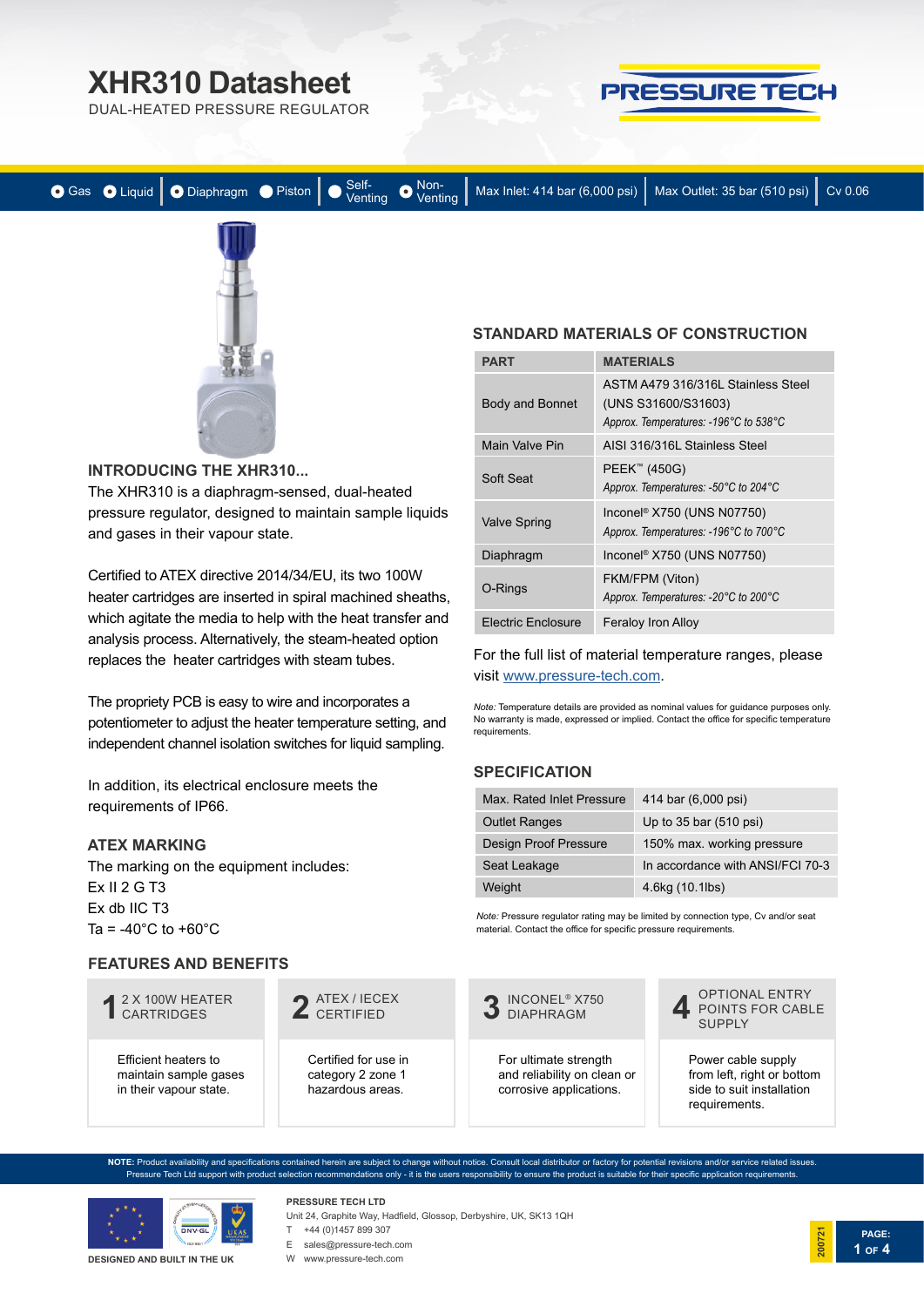DUAL-HEATED PRESSURE REGULATOR



**PRESSURE TECH** 

### **DRAWINGS AND INSTALLATION DIMENSIONS**

Dimensions shown for 1/4" NPT option - please contact the office for additional connection options.



All gauge ports are 1/4" NPT as standard.

**NOTE:** Product availability and specifications contained herein are subject to change without notice. Consult local distributor or factory for potential revisions and/or service related issues. Pressure Tech Ltd support with product selection recommendations only - it is the users responsibility to ensure the product is suitable for their specific application requirements.



**DESIGNED AND BUILT IN THE UK**

**PRESSURE TECH LTD** Unit 24, Graphite Way, Hadfield, Glossop, Derbyshire, UK, SK13 1QH

T +44 (0)1457 899 307



E sales@pressure-tech.com

W www.pressure-tech.com

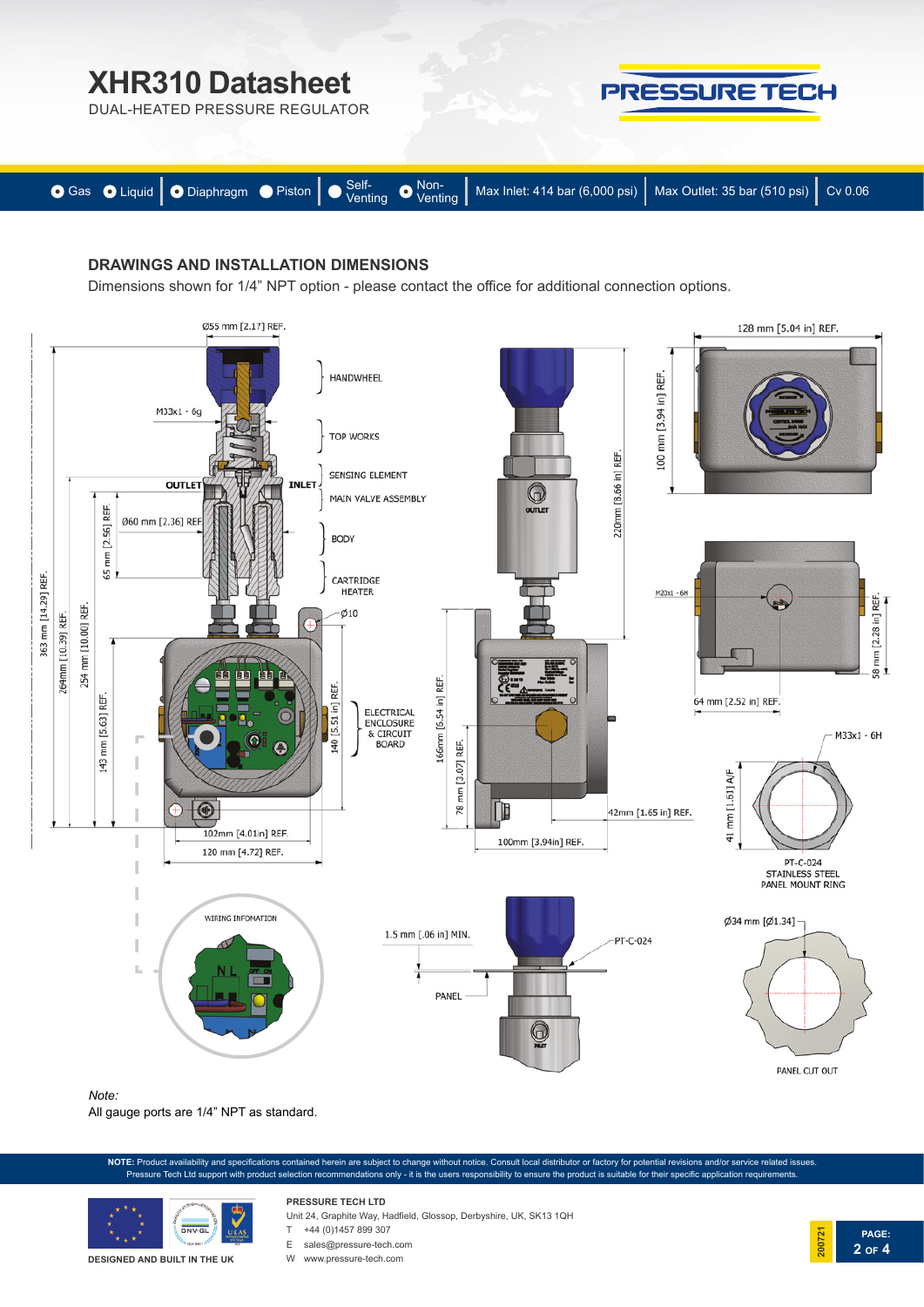PRESSURE TECH

**PAGE:**

**3 OF 4**

**200721**

DUAL-HEATED PRESSURE REGULATOR



*Notes:* 

'AL' and 'AR': Gauge ports are not in the same axis as inlet and outlet ports

Additional porting configurations are available - please contact the office for further information

**NOTE:** Product availability and specifications contained herein are subject to change without notice. Consult local distributor or factory for potential revisions and/or service related issues. Pressure Tech Ltd support with product selection recommendations only - it is the users responsibility to ensure the product is suitable for their specific application requirer



**DESIGNED AND BUILT IN THE UK**

- Unit 24, Graphite Way, Hadfield, Glossop, Derbyshire, UK, SK13 1QH
- **PRESSURE TECH LTD** T +44 (0)1457 899 307
- 
- E sales@pressure-tech.com
- W www.pressure-tech.com